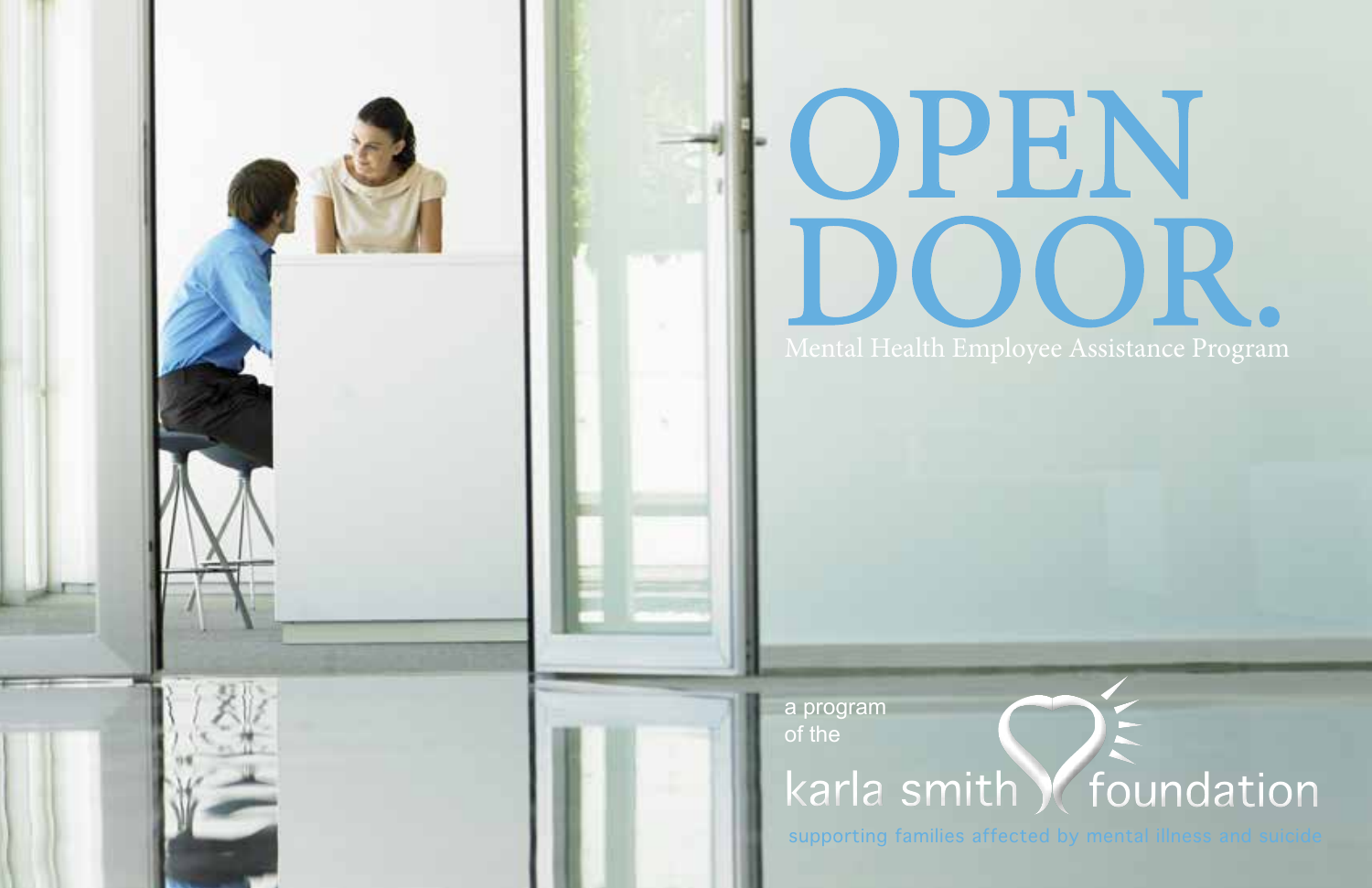# MENTAL ILLNESS what is in the workplace?

John was the top manager 5 years in a row. He is a self starter and very motivating to his co-workers. John hasn't missed a day of work in 12 years, until lately. He has called in sick 7 days over the last 6 weeks. When he is at work, he seems pre-occupied. He has missed 3 of his last 5 deadlines. Yesterday he became very upset over the littlest detail. Everyone is wondering what is happening with John.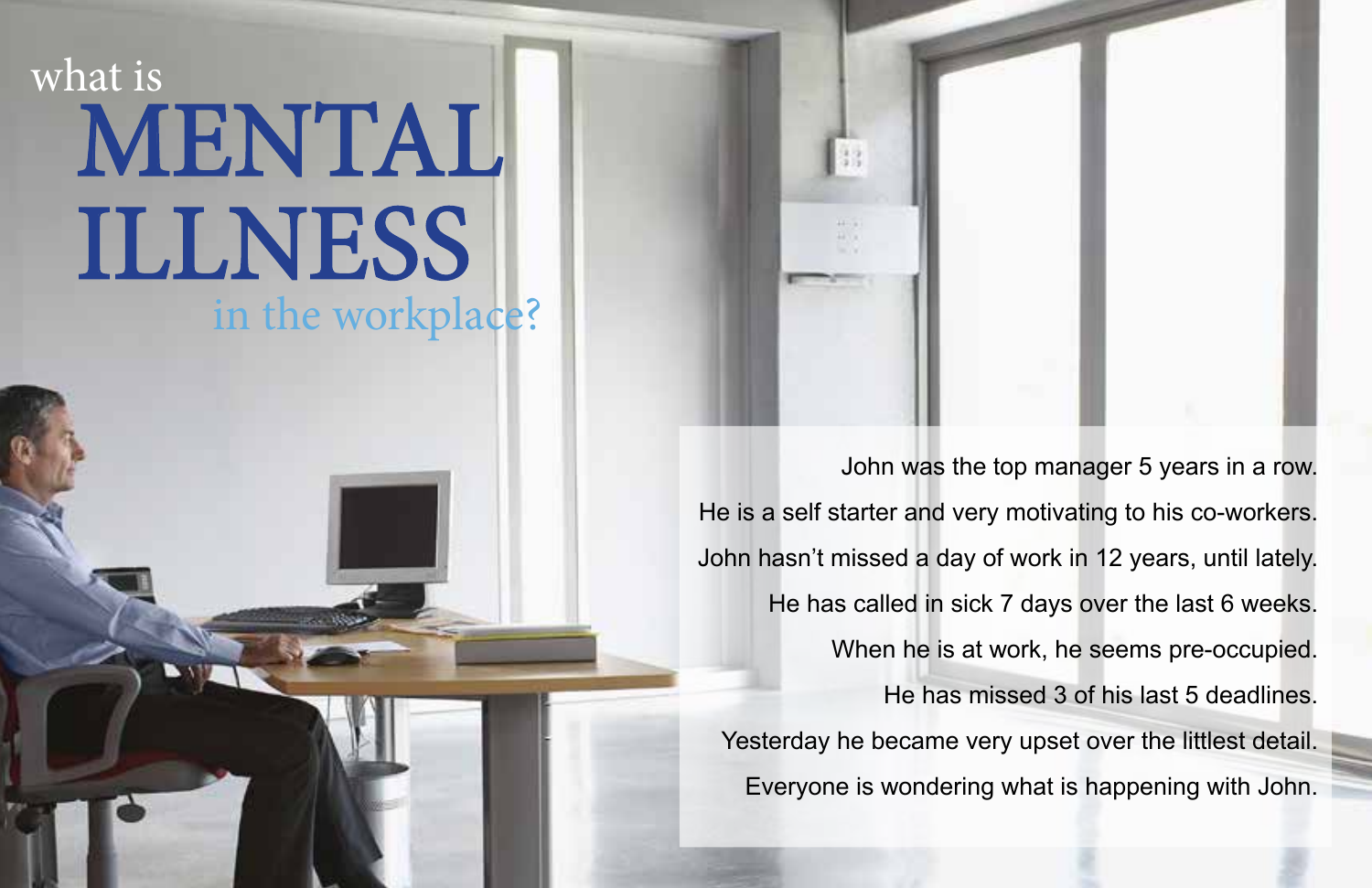John found out 6 weeks ago that his college age son has a substance abuse problem and has blown through his tuition money to support his habit.

He has taken him to 3 doctors, but is getting nowhere.

John's wife is having difficulty accepting their son's problem, which has placed a strain on their marriage and other children.

Now John can't sleep and is finding it very hard to get out of bed each morning.

John wants his life back. His family is falling apart, but he doesn't know how to ask for help or where to turn.

Karla Smith Foundation can open the door.

## DID YOU KNOW?

People with untreated mental illness cost YOU more. They use non-psychiatric inpatient and **OUTERLY SERVICES AND MOURAGE SERVICES**<br>
They use non-psychiatric inpatient and<br>
outpatient services 3 times more than those<br>
who are PROPERLY treated.

Why? Because 50% of visits to doctors result from patient symptoms unexplained by a physical illness but often associated with depression or an anxiety disorder – such as fatigue, sleep disorders, chronic pain, chest pain, dizziness, abdominal discomfort, etc. - that often lead to unnecessary and expensive testing.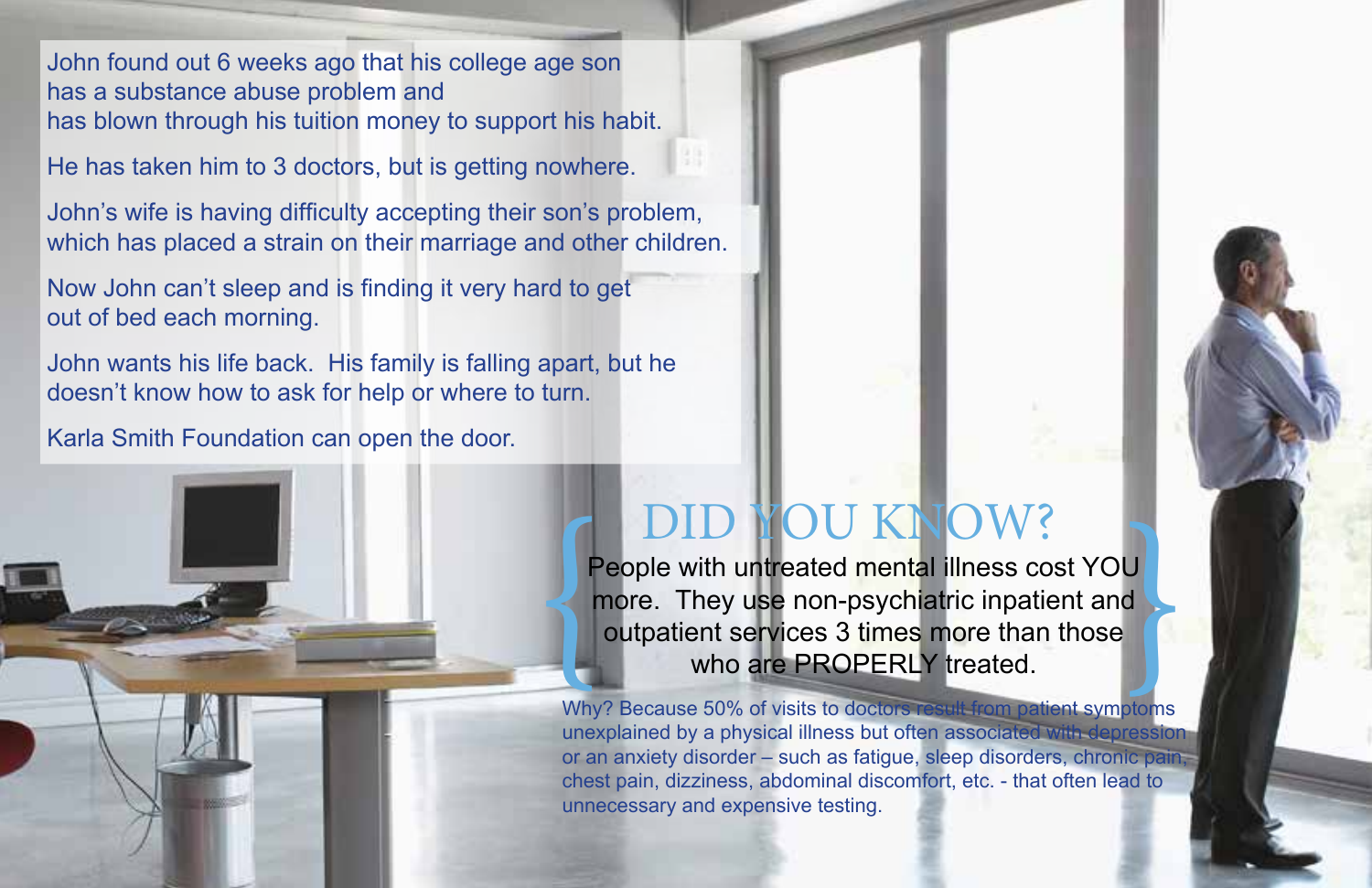

According to the Surgeon General, one in five adults (20%) will experience a diagnosable mental illness in any given year.

About 15% of those will also experience addiction to illegal substances, prescription drugs or alcohol.

Among those of working age, it is estimated that the prevalence of mental illness and/or substance abuse in any given year approaches 25%.

Mental illness and substance abuse cost employers an estimated \$80 to \$100 billion in indirect costs annually.

More workers are absent from work because of stress and anxiety than because of physical illness or injury.

Mental illness short-term disability claims are growing by 10% annually and can account for 30% or more of the corporate disability experience for the typical employer.

Less than one-third of adults with a diagnosable mental disorder receive treatment in any given year. How does this affect your bottom line?

Nearly 86% of employees who were treated for depression with antidepressants and appropriate therapeutic interventions reported that their work performance improved.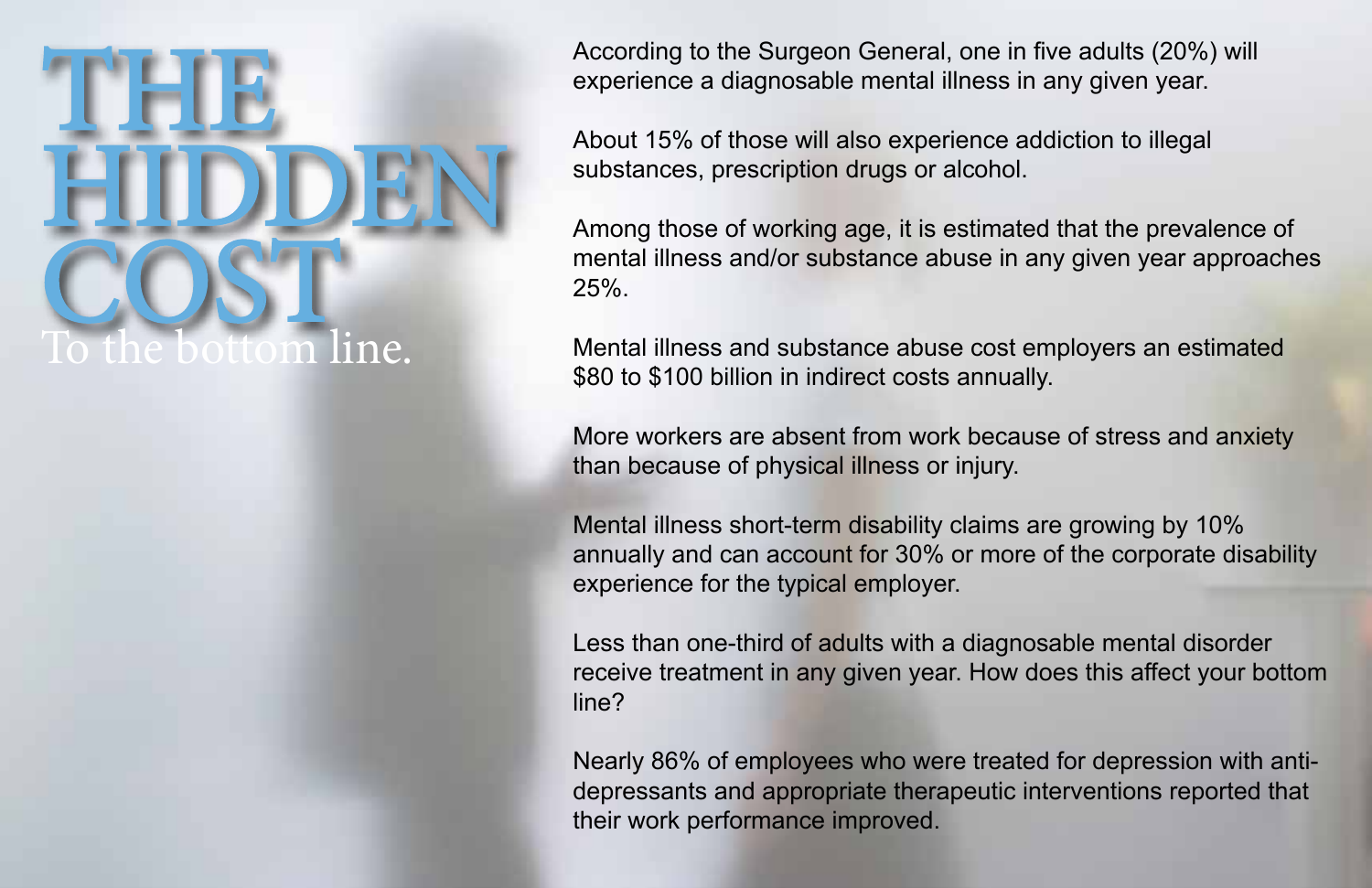## COST #1.

Individuals who are depressed but not receiving care for the condition consume two to four times the healthcare resources of other enrollees.

### COST #2.

Researchers found that absence, disability, and absence-related lost productivity cost employers more than four times the cost of employee medical treatment, even when Workers' Compensation medical costs were added in.

## COST #3.

Medical illnesses and mental illnesses are strongly linked. Many individuals with chronic medical conditions, such as diabetes, heart disease, asthma, cancer, or low back pain, are at increased risk of mental illness and substance abuse, particularly depression. Individuals with depression are about twice as likely to develop coronary artery disease, twice as likely to have a stroke, and more than four times as likely to die within six months from a myocardial infarction.

### COST #4.

According to the World Health Organization, depression was the fourth leading contributor to the global burden of disease in 2000, and by the year 2020, depression is projected to be the second leading cause of disability worldwide in the age category 15-44 years for both sexes combined.



In the United States, mental illness is considered responsible for an estimated 59% of the economic costs deriving from In the United States, mental illness is<br>considered responsible for an estimated<br>59% of the economic costs deriving from<br>injury or illness-related loss of productivity,<br>followed by alcohol abuse at 34%.

### Do you know your numbers?

- How much of your workforce was afected by mental illness this year?
- How many of your employees sought treatment for depression, addiction, or other?

How many of your employees are supporting a family member with mental illness?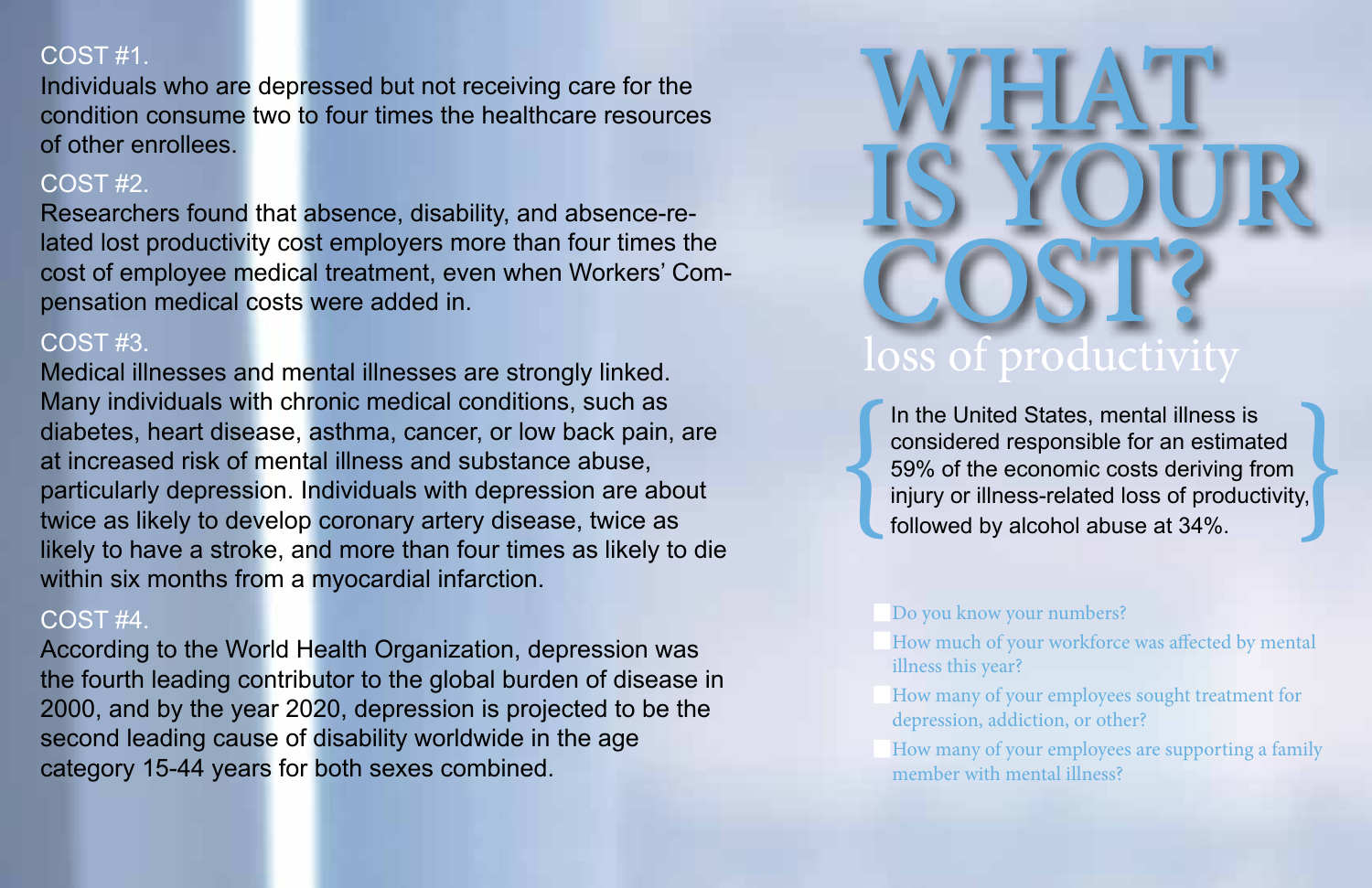# WE. CAN HELP

Open doors to better productivity & a CULTURE that values the overall health of employees.

## the goal.

We will help improve the health of your employees, increase their productivity and ultimately, increase your bottom line. It's a win win for all!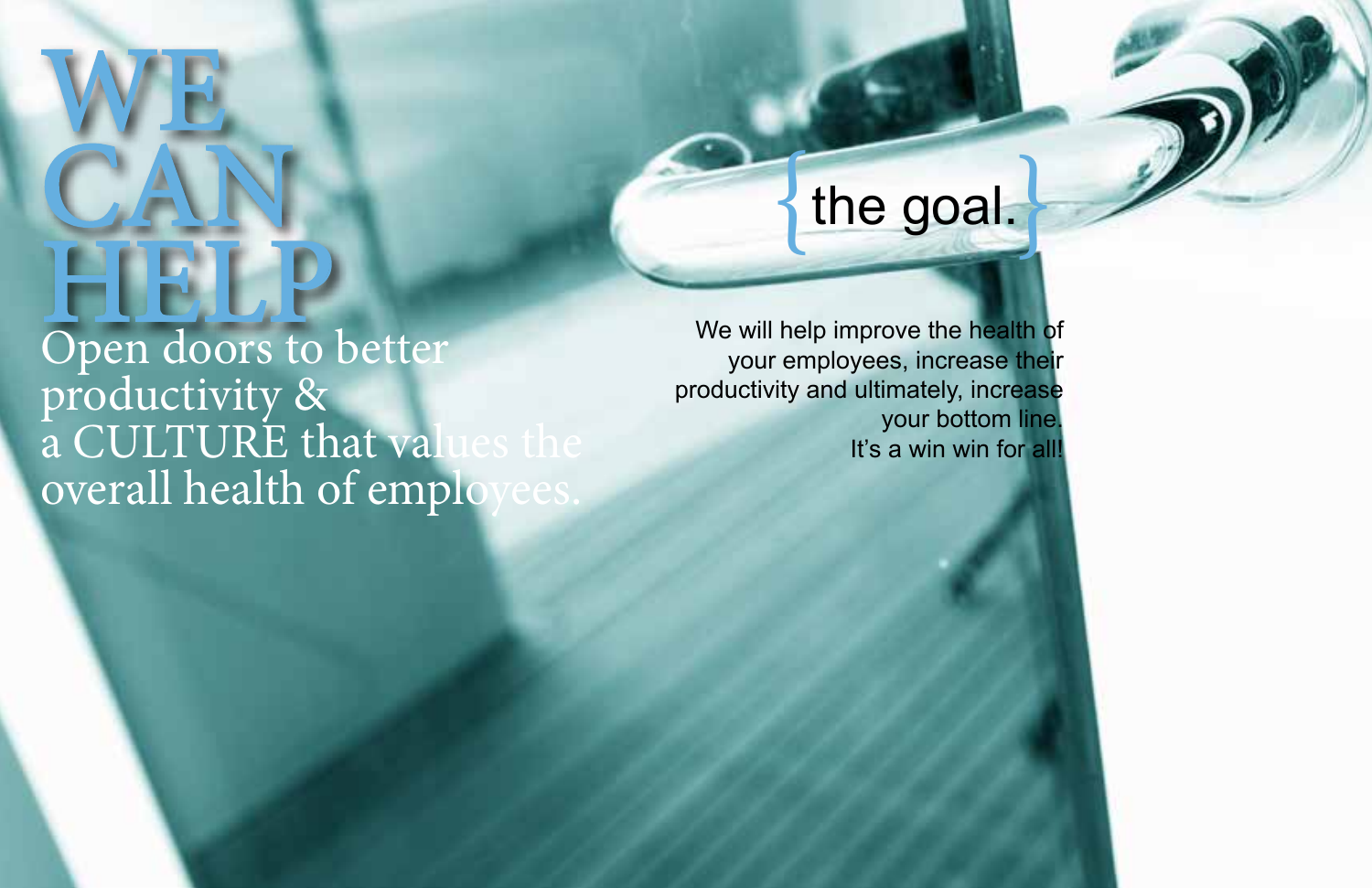**how.** Increase the health of your employees - educate management, employees and human resources about mental illness.

> Education is the key – we have to understand the illness before we can battle it.

Education will be presented by qualified presenters during an Open Door Employee presentation. The presentation will include:

- Presenter Testimony: The employee's ability to "relate" to the KSF presenter helps your employee feel "safe" asking us for help.
- What does mental illness look like? How does it affect me in the workplace and at home?
- How can Karla Smith Foundation help?

WE,

MEAN.

BUSINESS. Smart Health = Healthy ROI.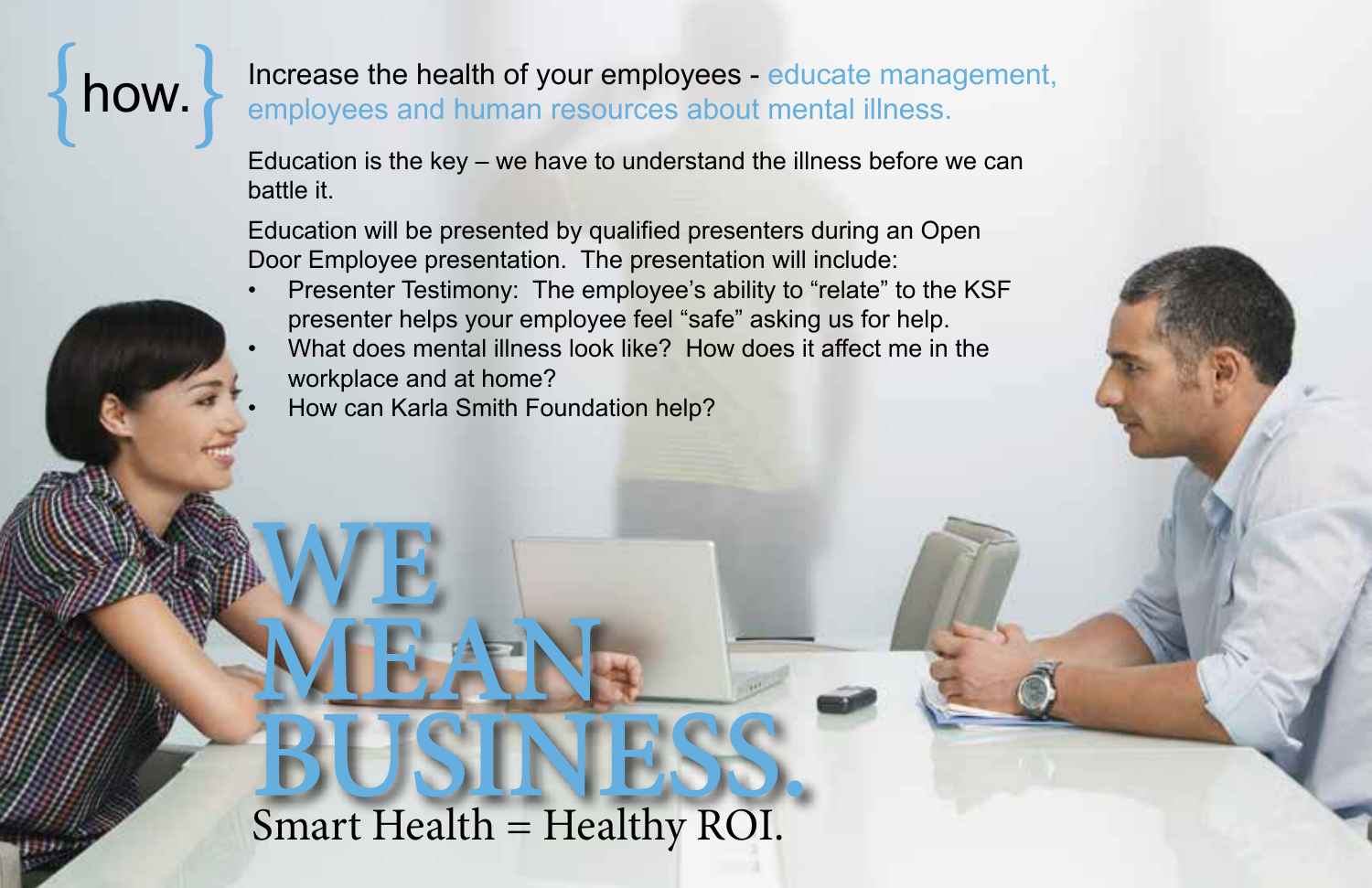how.

Reduce your healthcare costs - we provide mental health screenings to accurately connect employees to support services.

**WE** 

MEAN.

**BUSINESS.** 

Mental Health = Healthy ROI.

### We know how and where to get help . . .

Through individualized and confidential linkage and referral services for employees or their families who suffer with a mental health condition or addiction.

Why not rely on your insurance companies listings of professionals? Because it's personal.

People with mental illness or addiction want to talk with those who can empathize and have personal relationships with qualified clinicians and programs who can help.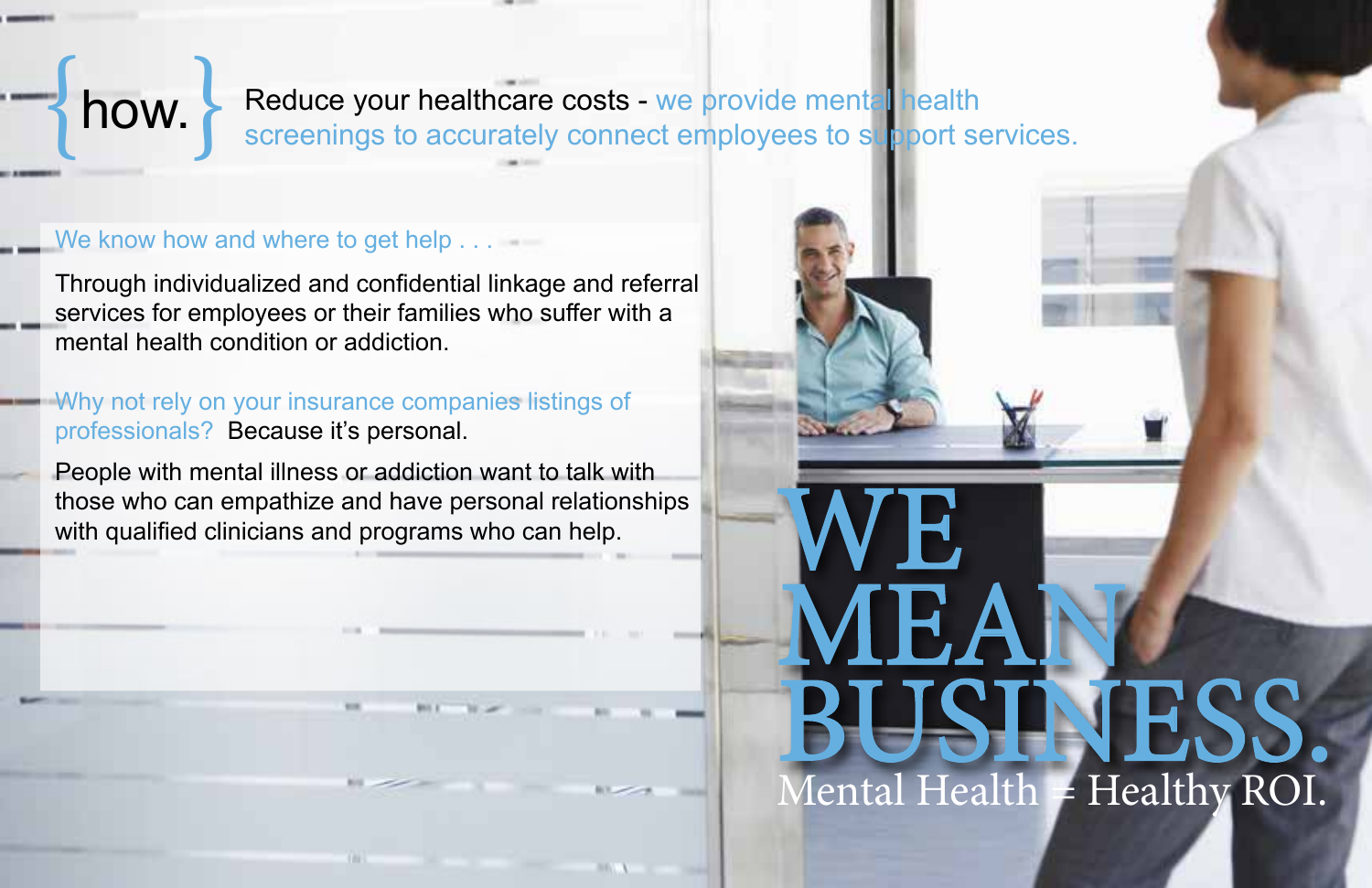# MEART BUSINESS. Family Health = Healthy ROI.



Offer an ongoing environment for support - assist employees who are caregivers for family members with mental illness and addiction issues.

We know Family Support better than anyone.  $\{$ how. $\}$ 

WE.

We provide support groups within St. Louis and Illinois. These groups provide ongoing education and encouragement to persons supporting a loved one with mental illness by utilizing 9 endorsed KSF strategies published by Hazelden Press. Employees seeking assistance through Open Door will be encouraged to participate in an existing KSF support group or attend ongoing educational seminars.

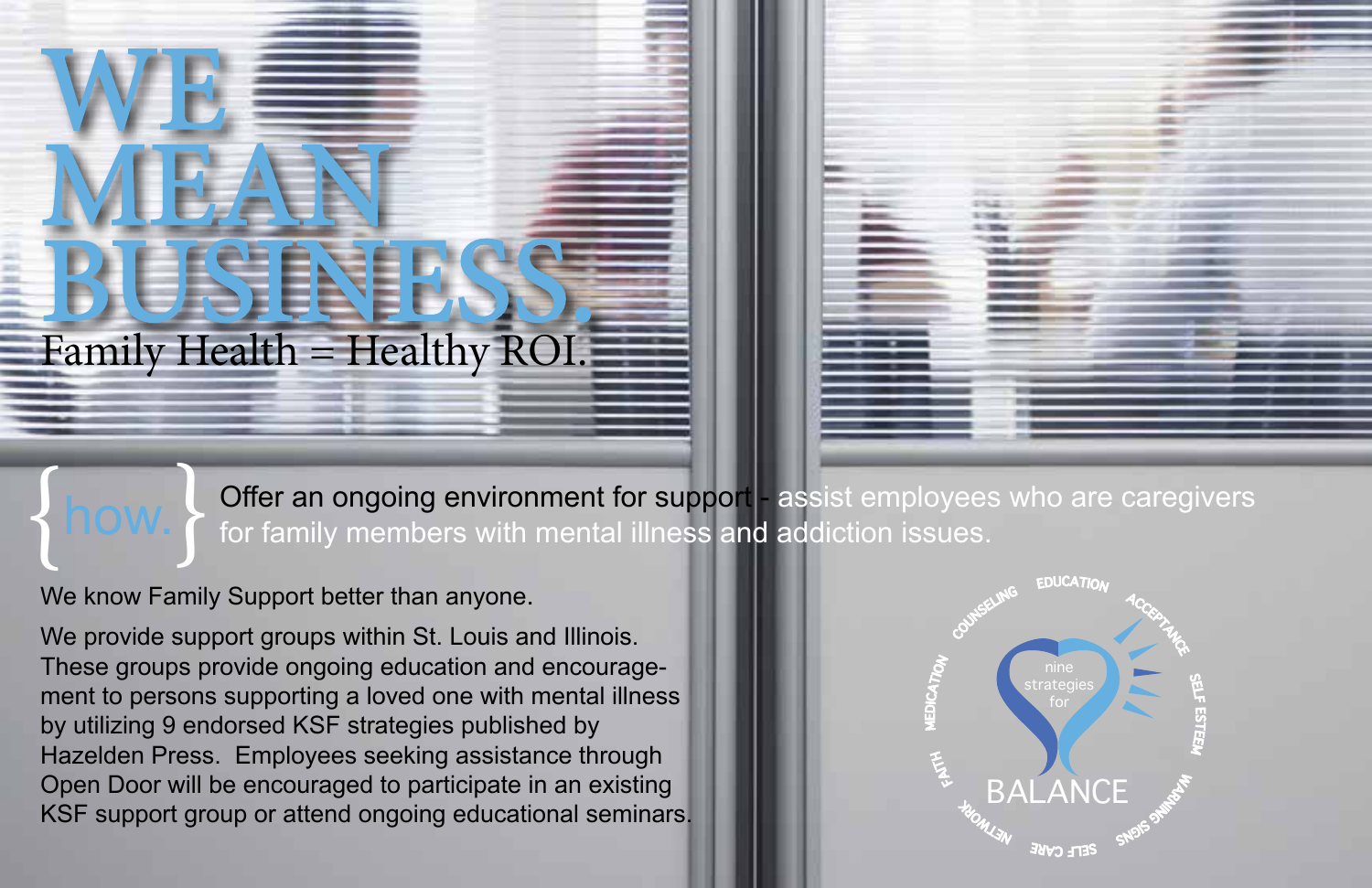# **Y CURRENT** COSTS:

Day 1

Physician prescribes medication: \$225 for prescription Employee visits their Primary Care Physician: \$300 Office Visit

Return visit to Primary Care Physician: \$300 Office Visit Physician trys another medication: \$225 for prescription 6 weeks

Return visit to Primary Care Physician: \$300 Office Visit 12 weeks Return visit to Primary Care Physician: \$300 O<br>Physician refers to Mental Health Professional

 $16\;\rm{week}$  Mental Health Assessment: \$400 Office Visit

20 weeks Mental Treatment Plan: Varies per individual.<br>20 weeks In patient care could cost up to \$30,000 for 30 day plan.

WE CHANGE ALL THIS BY OPENING THE RIGHT DOORS FROM THE START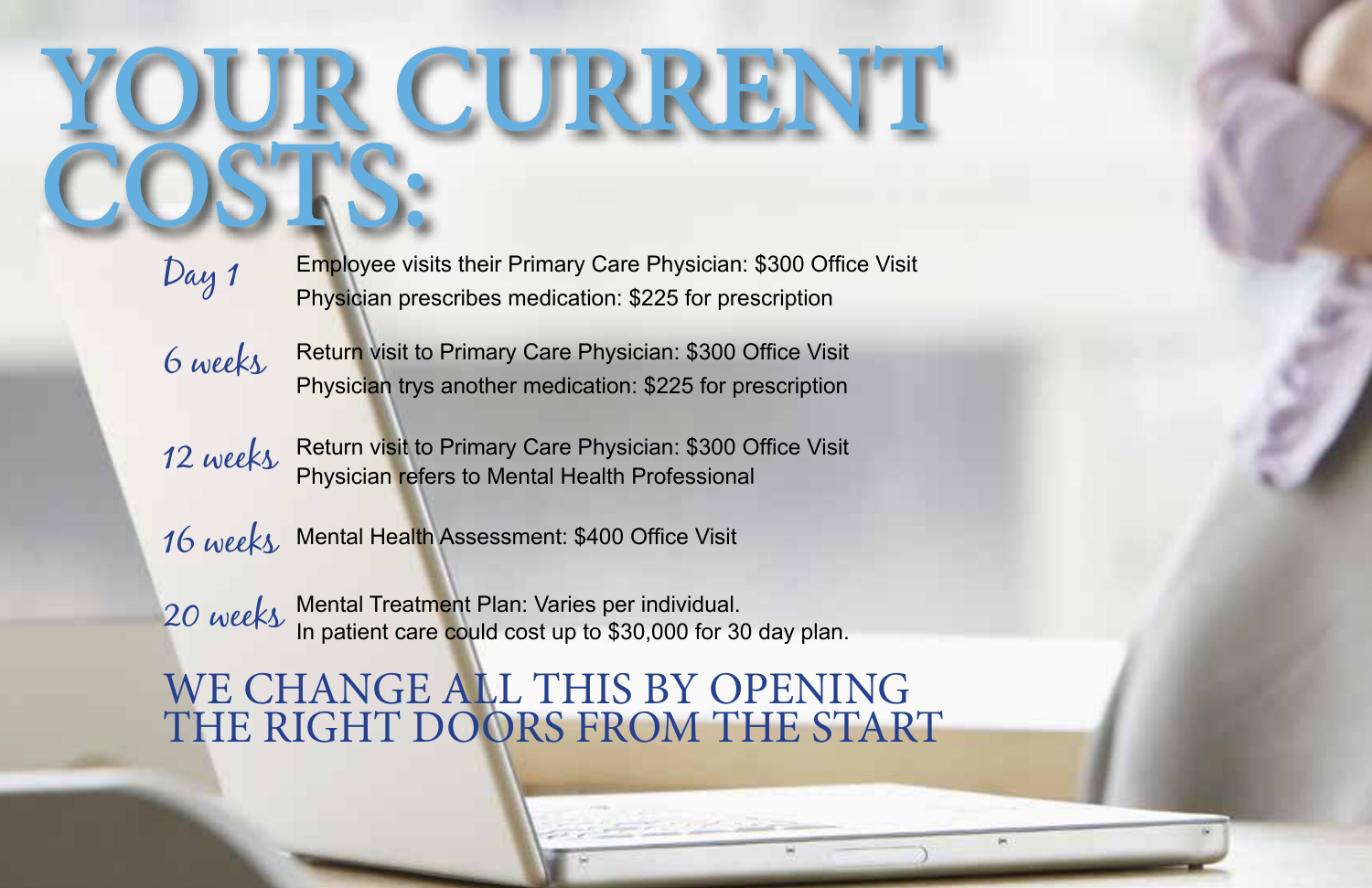# OUR MODEL HOW IT WORKS

## OPEN DOOR ORIENTATION EVENT<br>This meeting is open to all employees as an introduction to the services that

Karla Smith Foundation can provide them. It lasts 45 minutes and can easily be facilitated during a lunch break, after hours, or any other time you prefer.

Fee: \$15 per employee who attends. Minimum Guarantee: \$240.



## 2 INDIVIDUAL ASSESSMENTS & REFERRALS

Individual employees have the opportunity to set up confidential appointments with Karla Smith Foundation Trained Professionals who can link them to resources and provide family support services.

Fee: \$50 or the Co-Pay Amount of the insurance, which ever is less.

## 3 FOLLOW UP

KSF will follow up with your employee with post linkage and referral documentation and with 2 follow-up communications. It's important your employee feels supported in the big step of "making the first call" to a clinician. We will follow up again post appointment to gather the employees feedback about their experience.

Fee: No additional fee. {If, however, an employee requires guidance following our contacts described above, which are all included in their initial fee, KSF will be happy to speak with them again for additional cost not to exceed the cost of their co-pay.}

While names will not be disclosed in an effort to maintain employee confidentiality, KSF will be happy to provide employers with data demonstrating employee use of this service.